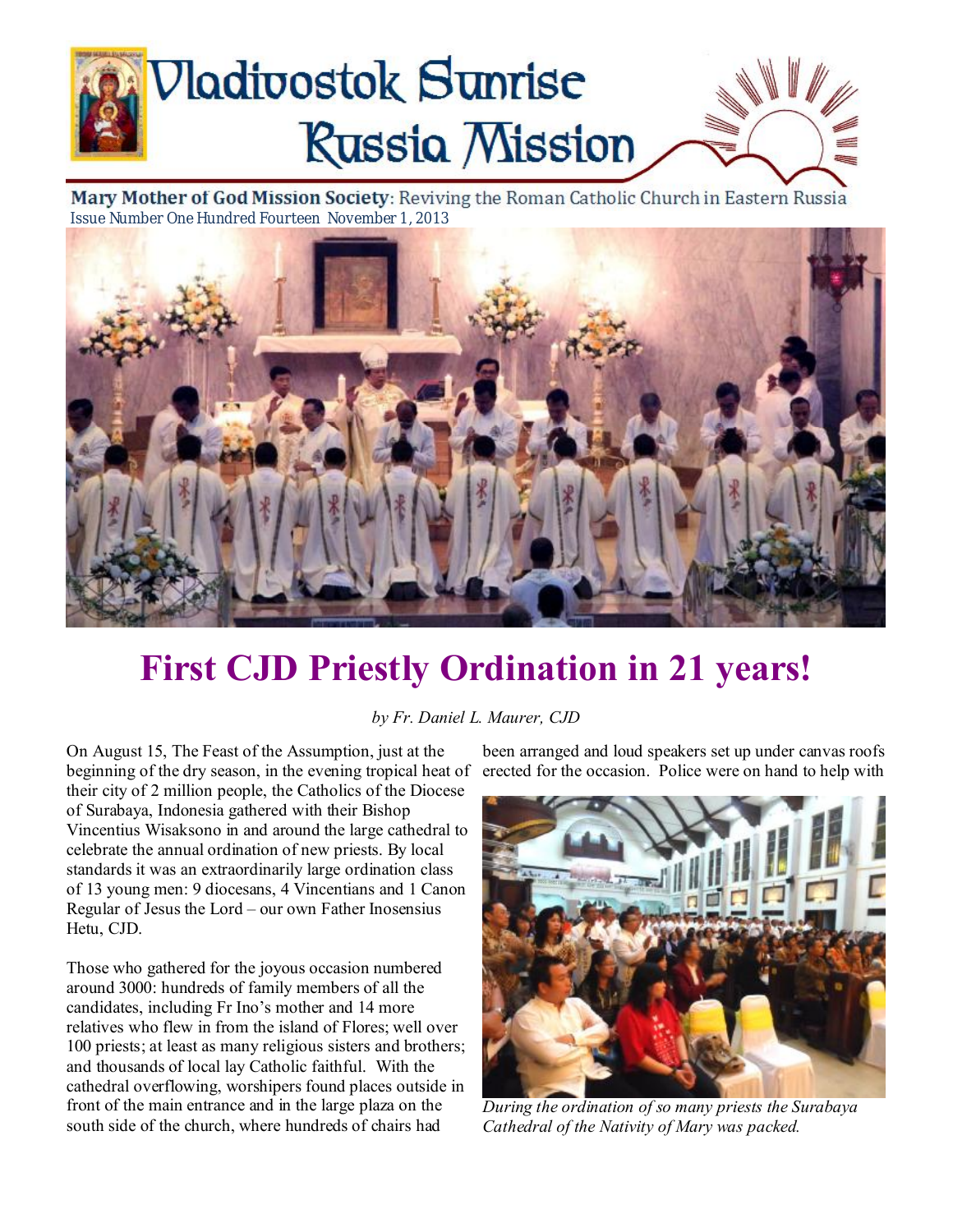

*Fr Daniel, Fr Inosensius, and Fr Cyprianus Verbeek, OCarm, a friend of Fr Ino's, taken at the Thanksgiving Mass in Pakuwon City where our community is located, on August 17, Indonesian Independent Day.* 

traffic, which was backed up for many blocks in all directions. Parking was impossible to find.

The rites of the Mass of Ordination were beautifully planned and carried out. The joint choir of 65 people from As I think back on it and how unlikely it would have been several parish choirs sang beautifully in Indonesian and Latin accompanied by an organist and several instrumentalists. The bishop and all of the ordinands wore chasubles specially made for the occasion that were identical except for the coat of arms of their respective groups in the center of the upper back.

Some parts of the ordination rite were specific to the local church: the parents of the ordinands blessed their sons before they ascended the sanctuary steps to be ordained, and they again took part in vesting their sons with the chasuble once they were priests. Relatives and friends took part in the prayer of the faithful and in the procession of gifts. After Communion the bishop and the Vincentian provincial superior spoke briefly about each new priest and told where he would be posted for his first priestly assignment.

When the three-hour Mass was finished the parents exited the cathedral with the newly ordained priests to the right courtyard where they formed a long receiving line so that all others present could congratulate the new priests and their parents on this long-prepared-for vocation. At the same time there was a large reception for all the guests held in several rooms of the cathedral parish center and



*Fr Inosensius and his family at the ordination.*

the diocesan office building both located next door to the cathedral.

The immense joy of the occasion was palpable as people reflected on what great gifts to the Church each one of these new priestly servants are. How many hopes were soon to be fulfilled! New priests for immense urban parishes where membership is growing fast; new priestteachers in Catholic schools and community centers; more sacred ministers to the sick and dying; and in the case of Fr Ino, a new priest as formation director for our fastgrowing community of canons regular in East Java, which now numbers 13.

until recently even to contemplate being there, this ordination was unexpectedly one of the really great moments of my life. I experienced such vibrant and hopefilled faith, such joyful self-giving, such energetic accomplishments and greater plans, such love of God and willingness to serve. I hope that *Vladivostok Sunrise* readers will rejoice greatly with us in the ordination of our first CJD priest in 21 years (since my own in Vladivostok in 1992). We are especially thankful to all of our benefactors who have made this milestone possible. May the Lord fill you with the joy that is rightly yours in this



new adventure that Fr Ino's ordination has made possible in our order of Canons Regular of Jesus the Lord.

*Some of Fr Ino's nephews and a niece at his First Mass in Surabaya*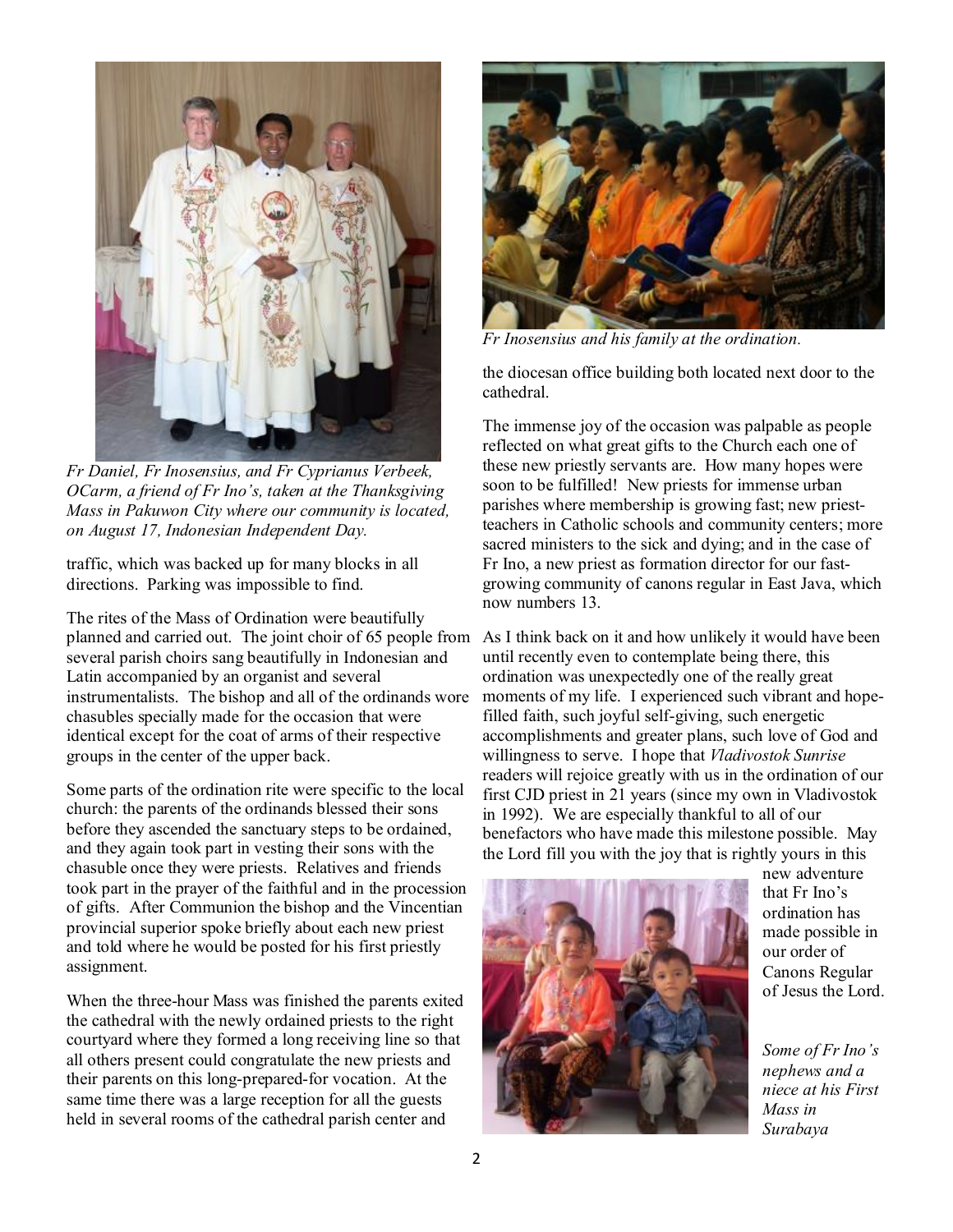## **Did You Know?● ● ●**

●Surabaya, on the northeastern coast of the main island of Java, is Indonesia's second largest city. ●The Roman Catholic parish of St Yohanes Marinus, where Fr Inosensius served his deaconate year, has approximately 15,000 members and 6 weekend Masses. The church seats 1300 people comfortably and is usually full at each Sunday Mass.

●The city of Surabaya has 10 Catholic parishes.

●The Diocese of Surabaya has a total population of around 4.5 million; a Catholic population of around 250,000; approximately 200 priests, 500 religious sisters and brothers, and 60 parishes.

●Java, where Surabaya is located, is the most populous of Indonesia's 17,508 islands.

•More than 90% of Java's 138 million people are Muslim.

• With 240 million people Indonesia is the fourth largest country in the world (after China, India and the USA)

●Roman Catholics make up approximately 3.5% of the population of Indonesia for a total of about 7.5 million people.

●The island of Flores (the fourth island east of Java), where most of our Indonesian vocations come from, has a population of 1.83 million, 96% of whom are Roman Catholic.

• One religious order, the Society of the Divine Word, has over 1000 priestly vocations from Flores Island.

### **The Road of Faith and Mercy: Honoring Our Parishioner Yadviga Sigizmundovna Svitalskaya**

*By Tatyana Saposhnikova, Archivist, Most Holy Mother of God Catholic Parish, Vladivostok. Translated by Geraldine Kelley* 

The Svitalskis, Vasily Ivanovich and Yadviga Sigizmundovna, have been part of our parish from its very first days. As Vasily recalls, "It was in 1991 – we heard on the radio an invitation to Catholics to attend a Mass at the former Catholic church. Thus on a cold and windy, a small group of people, Catholics of the older generation, one in spirit and the Faith, gathered near the walls of the church. From that very day the meaning of our entire life became that of serving the Church."



*The first public mass in November of 1991* 

Yadviga found her calling in working with Caritas. Works of mercy always demand a great love and compassion for neighbor. "That is how it was in our family," says Yadviga. "My parents, Poles by heritage, were deeply religious. We lived in Ukraine, in the city of Proskuriv [renamed Khmelnytskyi in 1954]. From my early childhood I recall attending beautiful, majestic churches with my parents; our family observed all the feast days and we prayed together. Incidentally, my [maternal] grandfather, a builder by trade, built churches. On my father's side all the men in the family were in the military. My father, Sigizmund Yulianovich Yushchevski, was in the militia, his brother fought in Budenny's Army, and another uncle was a military pilot. My father was a well-respected man who fulfilled his duties honorably and conscientiously. He was repressed in 1937 and died in prison – he was exonerated in the 1950s. Many in our family were repressed.

"After Papa's arrest, things became very difficult for Mama and me – she was often sick, we went hungry, and they began to treat us as enemies of the people. The war began. By that time I had finished ninth grade. My grandmother died –she had helped us survive with her fervent prayers and Holy Faith. The churches were destroyed. To survive, Mama grew vegetables in the garden, she baked small cakes, and made soap. How I wanted to eat just a tiny piece of real bread! A neighbor taught me how to embroider and knit and how to make lace tatting. With these skills Mama and I managed to earn enough not to die of hunger. The German occupation began in 1942. For several years we had to hide in basements, in villages and small settlements. Mama died at the end of the war. I was sixteen years old – and my hair was all gray. Almost all our relatives had disappeared in the war – some died, some were killed. I was left living all alone in Lviv, and there I went to work.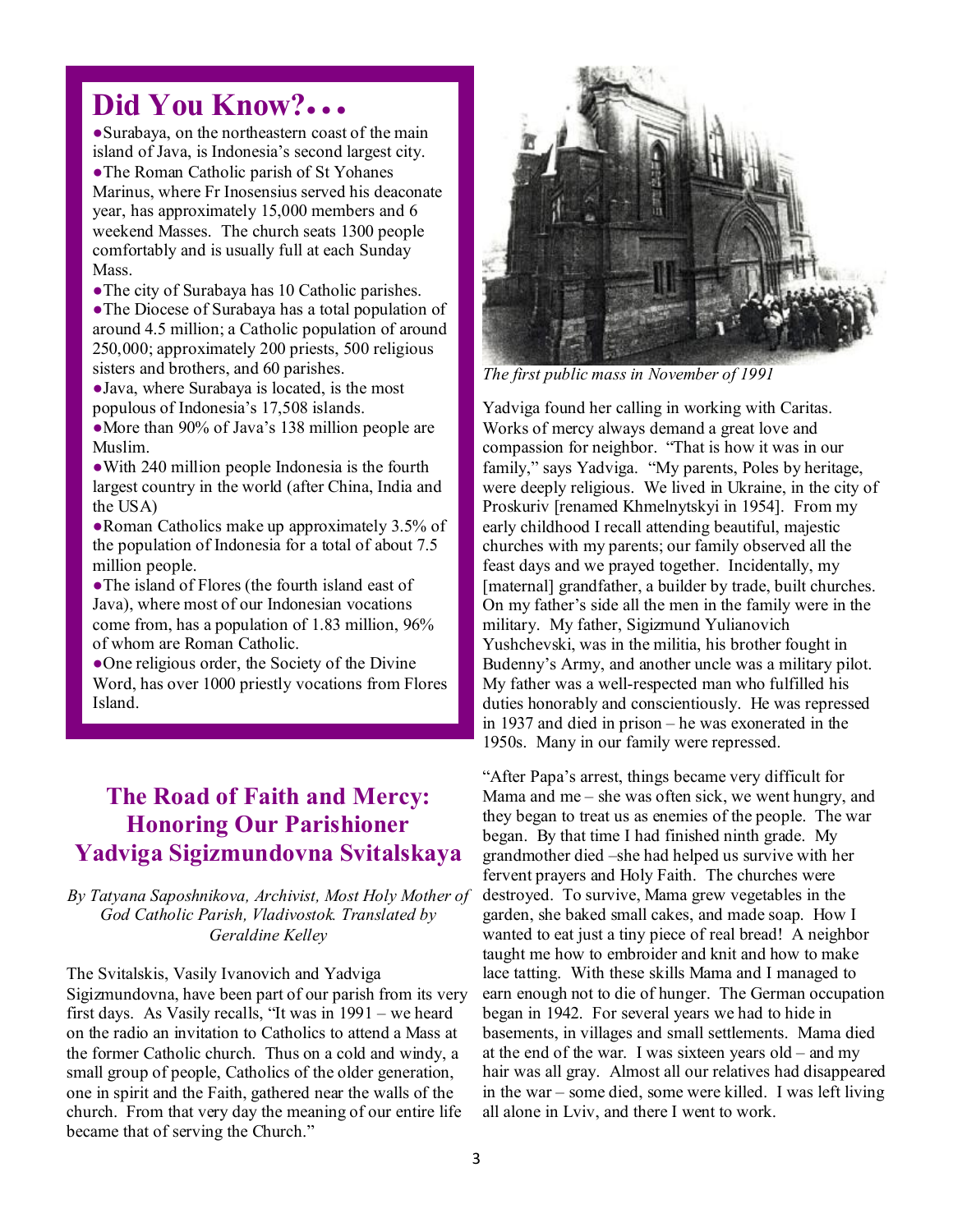

*Yadviga and Vasily in 2013* 

"In 1946 my mother's sister, Maria Iosifovna Plotnikova, took me in. The happiest memories of my childhood are associated with her – pre-war Ukraine, the Bug River, the abundant greenery, flowering gardens, melodious songs, girlfriends. Aunt Maria's husband, Grigory Samoilovich, a military pilot, had served in the Far East since 1933 and they lived in Vladivostok."

After arriving in Vladivostok, Yadviga enrolled at the "green" girls' high school (today known as First City High School, on Uborevich Street); she still had to finish her last year of high school. She was sick for a long time – obviously a consequence of the war and the change of climate. It was then that she decided to become a doctor – to be someone who brought love, care and mercy to people. Yadviga was among the first of a flood of medical students: "I remember that it was Dubinin himself who administered my entrance examination – he later founded the well-known Dubininski Boarding School in Zarya [northern edge of Vladivostok]."

To this very day Yadviga has been true to her purpose – that merciful love might shine in the world, healing the lives of many. Conscientious and intelligent, responsible in any matter, a doctor and simply a good person, for many years without tiring she has treated, saved and helped others. Her colleagues and numerous patients love and respect her as a wonderful person and a doctor who has dedicated her life to helping and caring for people. How could it be otherwise, for Faith opens hearts!

Her loving heart and talented hands crafted unique knitted goods that were sent to the Mary Mother of God Mission Society in America that supports our church, and she has given many items to the children's hospital for the orphans, such as beautiful and comfy multicolored slippersocks, knit with her caring hands for these little ones, deprived of a mother's warmth. From the scraps of yarn

Yadviga made cords for crosses and medals. Her kind hands have given a love for God, light and joy to these bright cords that many parishioners are happy to wear, especially the little children.



*Yadviga and her handicrafts for America* 

On the fifteenth anniversary of the work of Caritas at Most Holy Mother of God parish, we joyously honored the organization's long-time workers, including Yadviga Sigizmundovna. Yet we must acknowledge that a letter of gratitude and gifts can hardly express the gratitude due to a person who has given her life to Faith and Mercy. She went to the Lord on September 17, 2013. Fr Daniel Maurer presided at her Funeral Mass. Eternal Rest grant to her, O Lord!

#### **World Youth Day 2013**

#### *By Bro Patrick Napal, C.J.D.*

It was my first time experience to attend a World Youth Day, so I had nothing to compare it with. But what strikes me in this event was the universality of the celebration. I have never been in an event so international like this one, so many flags, so many nations, so many races, so many languages, rich and poor, young and old, all came because of one common denominator – JESUS CHRIST.

The words of the Pope that really caught my attentions was as he addressed directly to the youth "The Church is counting on you, Jesus is counting on you, the Pope is counting on you". For me this is a very powerful encouragement, YES! Jesus is counting each and every one of us. It was a direct invitation to response to the call of Jesus – it could be in Consecrated life , Married life, or Single Blessedness. He then said, " and you! What have you done for Jesus?" as I was there, I asked myself, What have I really done for Jesus? Or maybe we can ask ourselves together this time, what have we done for Jesus? This question led us to a deep reflection, as I noticed in the youth I was with.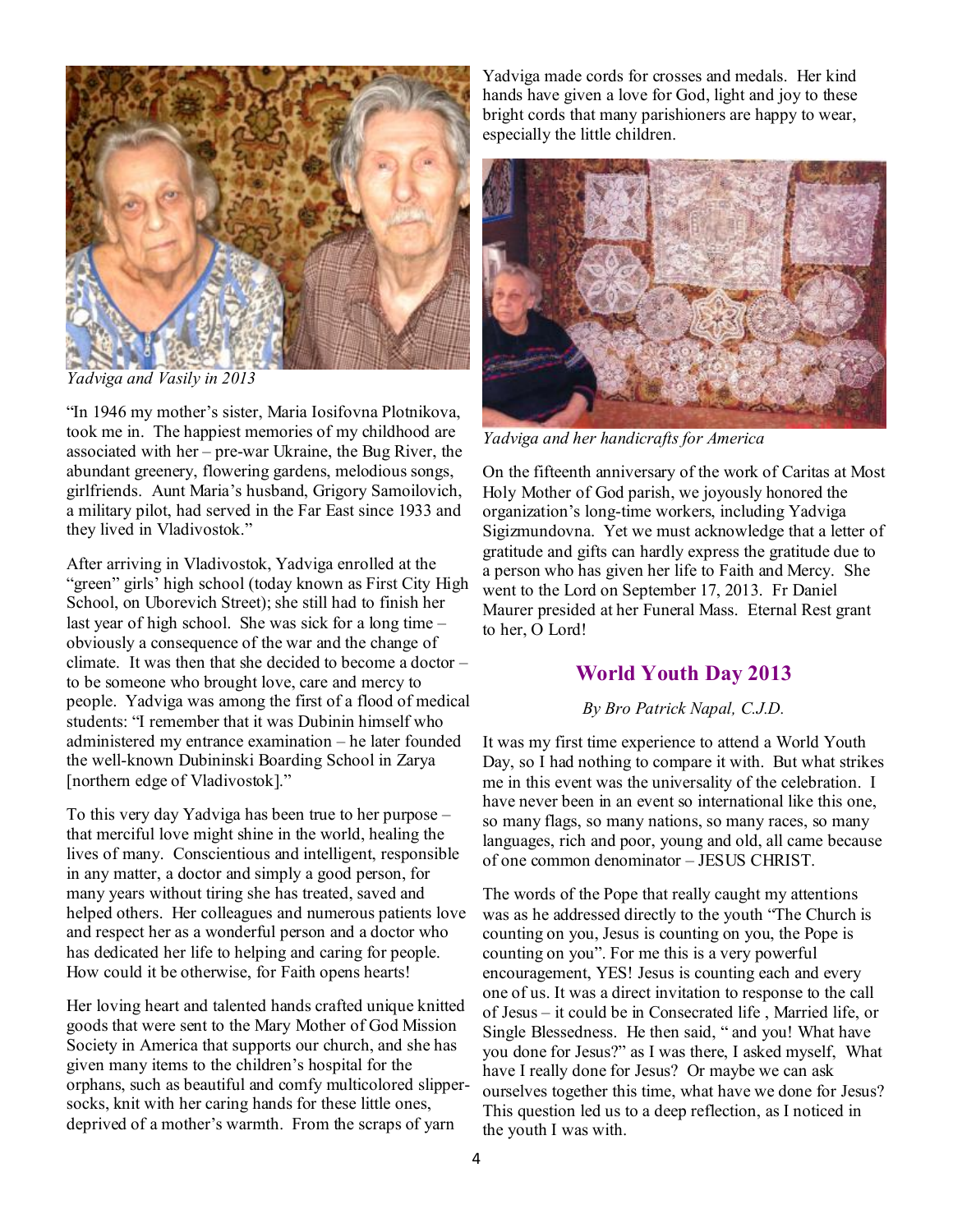The World Youth Day in Rio de Janeiro 2013 was not just a period of reflection or pilgrimage, but also a time to meet and make new friends, as one of the youth made a comment that at the end of the event, he will have 500+ new friends in Facebook. I myself was registered into a group called "Opus Angelorum" (the works of the Holy Angels). This was group of youth organized by the Order of Canons Regular of the Holy Cross (ORC); the group was composed of youth from different parts of the world: Brazilians, Germans, Austrians, Mexicans, Columbians, and two Filipinos, (myself and a seminarian of the ORC). We were very international with a variety of languages, yet the Holy Spirit was with us and helped us to understand each other despite the many differences we had. Some were trying their best to speak English with me, while I was trying to speak Portuguese with them (but most of the time, I was talking a mix of Spanish and Italian). The week before the WYD week in Rio, we were in the retreat house of the ORC in Guaratingueta, and it was a week of prayer and reflection, during this time, we were able to visit the Basilica of the Our Lady of Aparaceda and the house of the first Brazilian Saint Frei Galvo, where I prayed for my religious community the Canons Regular of Jesus the Lord, and for all our Benefactors specially who made this trip possible and in thanksgiving for opportunity of travelling to Brazil.

The overall experience was amazingly wonderful, and indeed very powerful, the witnessing factor of the people gathered together, singing while walking kilometers to and fro, praying together, sharing life and experiences together was so great that it enriches each one of us present to keep the light of faith burning 'til the end. The WYD was a simple yet powerful tool to show us that our Church is so alive and still young. It was so great to see young people so much dedicated to their faith, so much in love with Jesus our Lord, and so active in the service of others in Jesus name.



*After our lunch in the street during our 9km walk for the vigil with the Pope, at night we slept at the copacabana beach in our tents and sleeping bags.* 



*Group picture before the parish where we stayed in Rio* 



*Myself at Cristo Redentor* 

**Remember "Mary Mother of God Mission Society" in your will.**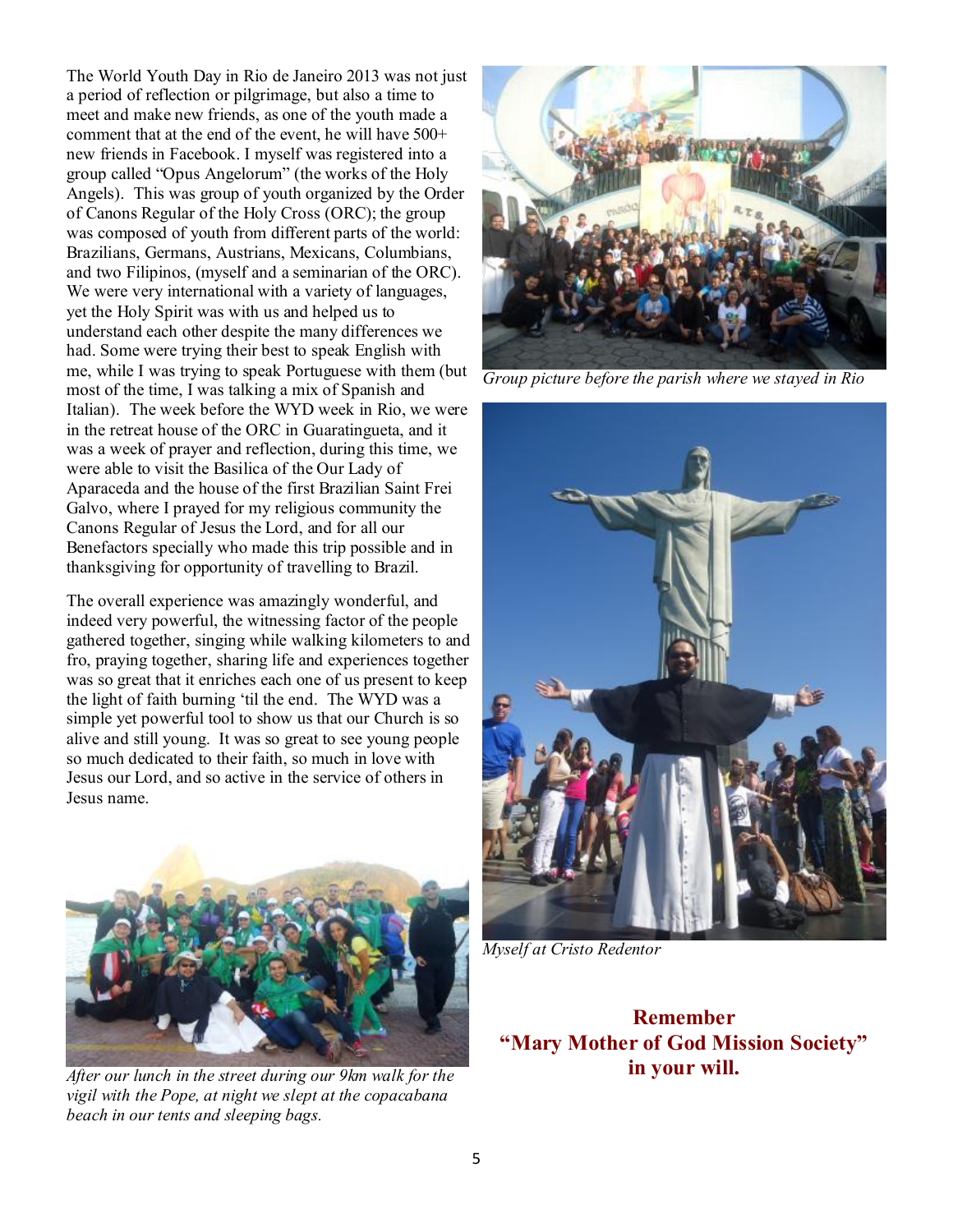## **News Notes**

#### *by V Rev Myron Effing, C.J.D*

• Sunday, October 6, at mass, we held a communal **anointing of the sick** for the very elderly and for those parishioners with serious illnesses. It is always a special time of grace and peace. We also use the occasion for a special blessing for all the doctors, nurses, and other medpersonnel and helpers, asking God's help for them in their work of healing.



*In very bad weather the elderly can't come to church.* 

*Medpersonnel have their hands anointed after prayer.* 



● A big event is the **moving of our office in California**! The old office was way too small, so people and artifacts were falling over each other. Our landlord's business was expanding, so he said he now needed the space, so could we look elsewhere when the term was up. So we needed a bigger space, and we also wanted a storefront to do more walk-in retail sales, as the big city of Modesto needed a religious goods store. The retail sales pay for the office

rent, so it is important for us, else we'd have to pay for office space from donations made for Russia!

Vicky worked very hard at finding the place, and we finally settled on a roomy store in McHenry Village, a good central shopping area. Now there will be room for retail sales, and room for our volunteers to work!

Vicky says, "Unpacking is slow as we can't put things together until the walls are done. We're tearing down the old dressing room walls right now. [The space used to be a bridal shop.] We've had a great response from the community, excitement over our new location, well wishes and donations. I sent out a letter of items we are in need of with our move announcement. Already 4 volunteers want to help in the store after we're open. A man from Turlock (with 11 sons!) dropped off 3 cases of paper, 2 desk calculators with paper, 3 staplers, case of paper towels, post it notes. What a kind man. Others have said they will bring more donations by before we open." So, if you happen to be in Modesto, do stop in. You can also check on-line for religious goods from us. Target date for opening the store is November 1.

• This summer, when there were no classes at the university, our seminarians could spend much more time at the orphanages and at the hospice. Brother Bede, who is a registered nurse, was especially good at the **hospice**, and he complained about the fact that none of the beds there can push the patients to sit up, which means that some choke on their liquid food because it is hard to eat lying down. Not content to merely complain, he researched prices and sources of such beds on the internet and wrote a grant proposal so we could purchase them. We'll hope a foundation will be interested to fund the project. But when I was in Kansas City, the Franciscan Sisters Mission Warehouse there offered me 30 electric beds free of charge!--But I would have to pay for transportation to Russia and for any customs duty involved. Wow! Now we have to decide what to do and where to get the funds!



*A current hospice bed*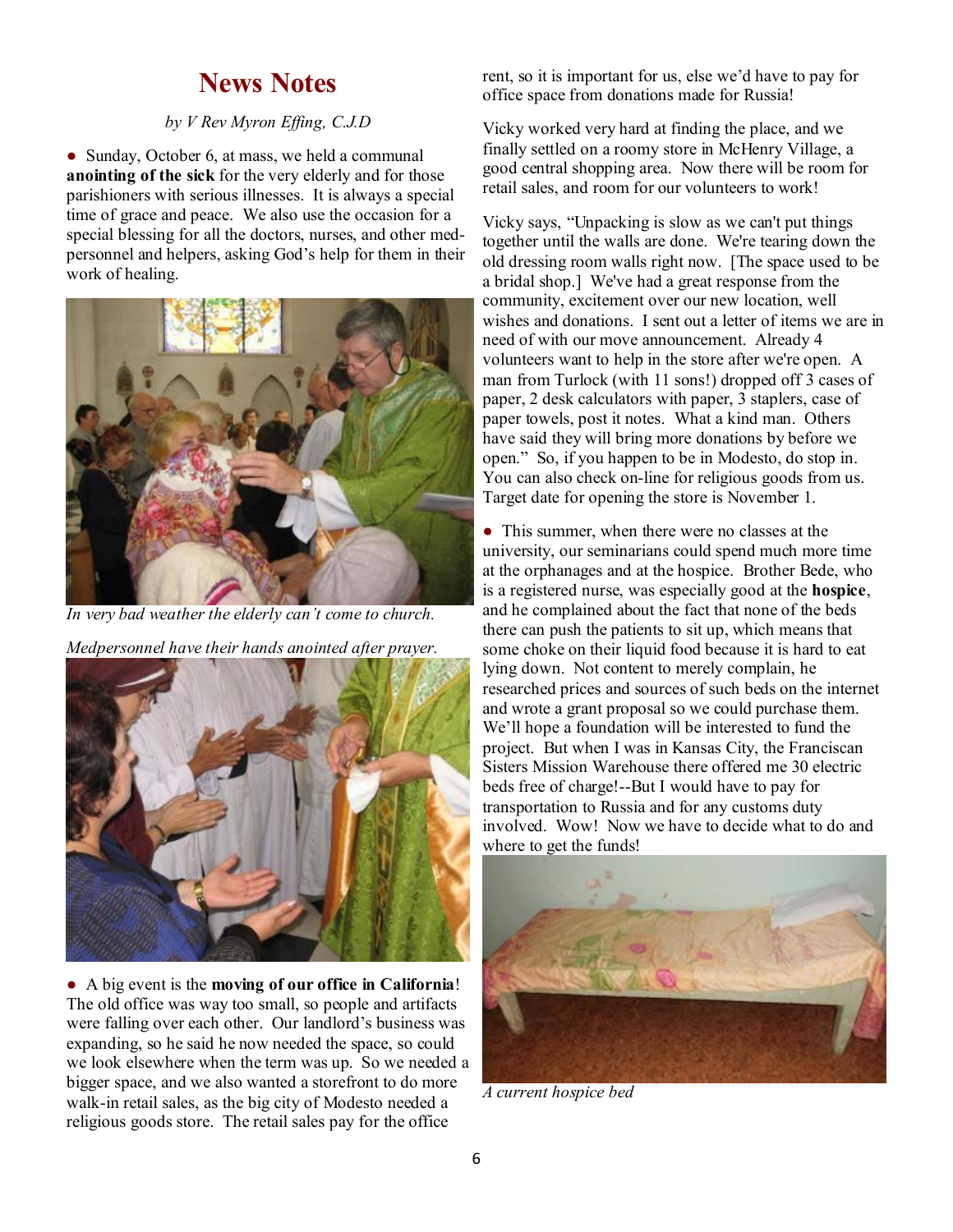# **Opportunities**



♥ The preparation and celebration of the birth of Jesus are manifested through our special thoughtfulness and service on behalf of others throughout this holy season. If you wish to help the children and families of our mission through a specific

program such as the Adopt-a-Birth or Guardian Angel programs or any of our building projects, we have several **fundraising projects** you may wish to consider participating in individually, as a family, apostolate, ministry or parish. Now is the time to begin planning. Some ideas include

♦Advent coin collection boxes to take home and fill as an individual or class project.

♦Hanging ornaments we can create for you on a parish Christmas Giving tree that describes the needs of the orphans, the babies and women from the Women's Centers and the needs of our seminarians and sisters. ♦Selling Russian icons and religious gifts at your parish or ministry dinner for Christmas giving. ♦Christmas craft boutique or bake sale.

Small or large, your efforts will be a great blessing in bringing the light of Christ to the people of Russia. Please contact us for ideas and instructions.

♥ **Have Masses Offered in Russia.** Please consider asking priests in Russia for Masses for your intentions or for your loved ones, living or deceased. To do this, contact the mission office in Modesto and let us know your wishes. People usually offer a gift of \$15 per Mass. The mission office can send a Mass card to you or to someone you specify. We also notify our priests in Russia that we have received your Mass intentions. We will try to celebrate on a special date, if you ask, but cannot always promise.

♥ **Christmas Giving.** There are many ways to celebrate Christmas. Praying for the poor and sharing some of what we have is a loving part of what we can do. Here are some ways you can help our brothers and sisters in Russia.

- Please **pray** for us all.
- **Adopt A Birth and** save a child from abortion at the Women's Support Center - \$25
- **Adopt A Mother** and her newborn to provide them with food and clothing - \$125
- **Adopt A Grandma** to send her/him to the orphanage to care for orphans - \$60/month
- Sponsor a needy child in the **Guardian Angel Program** - \$50/month
- **Sponsor a seminarian's** meals or education needs.

**Mission Gifts For Christmas.** We have beautiful and



unique mission gifts for giving this Christmas! Our long awaited **MMOG International Cookbook** will be ready for Christmas! With 498 scrumptious family recipes from our priests, seminarians, friends and family in Russia, and all over the world, this is a perfect all year round gift for everyone! Your

\$25 donation (includes shipping) for each copy of our *Abundant Harvest* cookbook goes to support our Women's Support Centers and our seminarians' education. Three ring, wipe-able, padded, hard cover book. Please contact the mission office for more details on all our gifts.

- Russian Icons Custom frames and mat  $16$ " x  $20$ "
- Most Holy Mother of God Church stained glass windows 17" x 35"custom frames and mat



- Our Lady of Vladivostok Pendants in pewter and sterling silver with stainless steel chain
- V*ladivostok Russia*  hooded sweatshirts
- Magnificat, Christian Prayer, Roman Missal, Bible Covers and rosary cases made from discarded priests' vestments
- ♥ Thank you, **S.H.A.R.E.S.** card users! The mission receives a quarterly earnings check averaging \$2990 each

quarter. Thanks and glory to God. You are making a great impact on the work in Russia. If you live in CA or NV and don't have a card, please contact the mission office to get one or several. You can pass these FREE SHARES cards to your friends, family, co-workers and ministry members. Encourage them present the card at Save Mart, Lucky's, FoodMaxx or SmartFoods grocery stores for holiday groceries. The mission will receive 3% of their grocery bill to the mission. It costs you nothing! It's a great way to help.

# *Merry Christmas to All!*